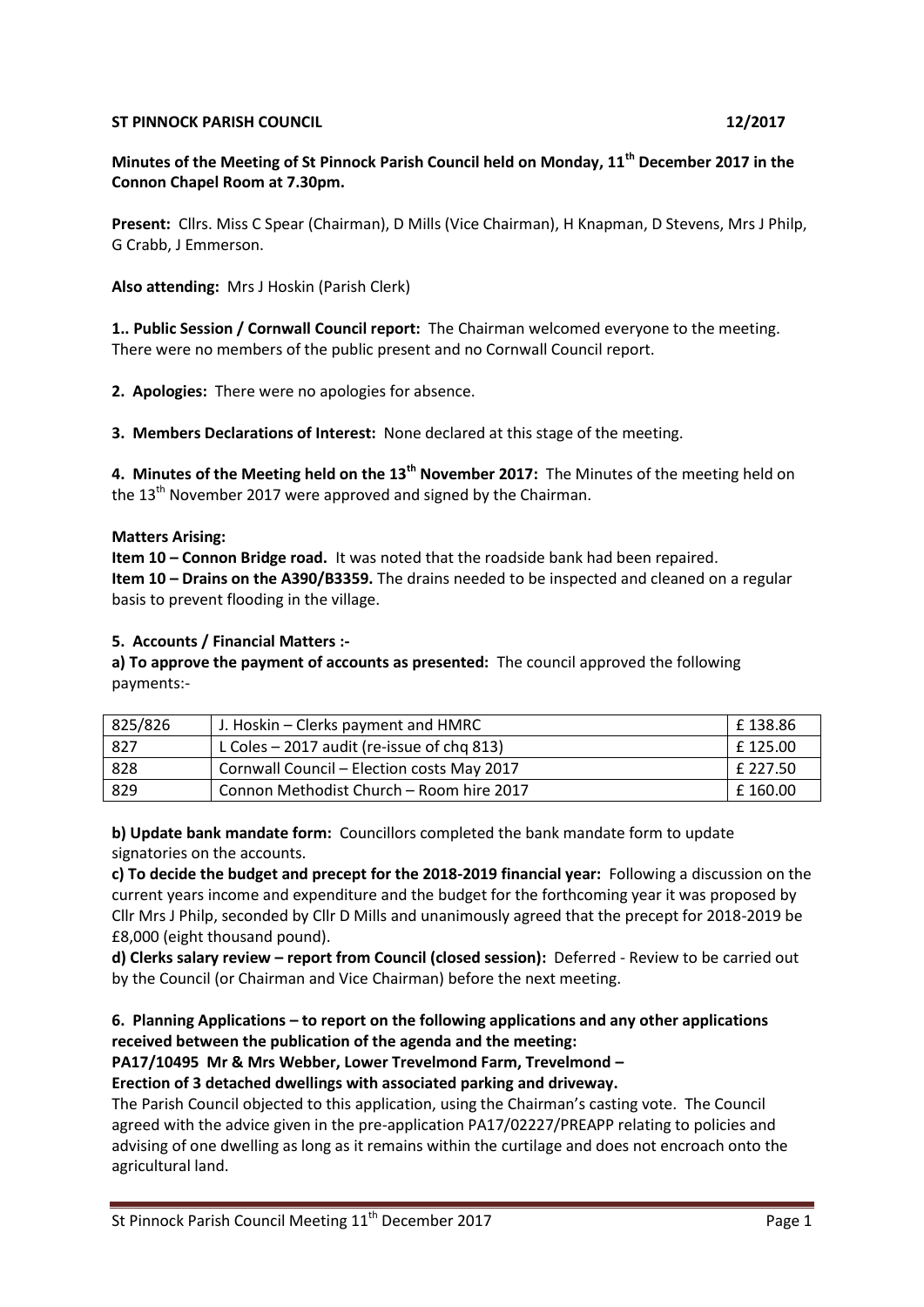The road network is very poor for any additional traffic and any further development could create a precedent for future developments.

Cllrs. G Crabb and J Emmerson abstained.

Cllrs. D Mills and H Knapman supported the application but this proposal was over-ruled by the majority vote to object.

## **7. Playing Field, East Taphouse –cost to replace rubber tile surfacing under the swings:** TK Play

had visited the site and met with Cllr G Crabb. The Clerk was awaiting their quotation. Cllr Crabb suggested that the council explore the possibility of lifting the existing tiles and relaying them with no gaps between the joins.

The Clerk reported on the complaint from a resident at Gotch Gardens who thought the playing field sign had recently appeared on her fence. It was confirmed by the Chairman that Cornwall Council had, many years ago, obtained permission from Ocean Housing to place this sign on the fence. The tenant had indicated that she would remove the sign. The Clerk will contact the Housing Association. The clematis plant overhanging the public footpath to the playing field had been trimmed back by the Parish Councils' contractor.

**8. Parish Council policies – to decide on the next policies to be reviewed / adopted:** Cllr D Mills recommended that the Guide to Information and Risk Management policies be adopted at the next meeting. Copies were distributed to Councillors.

## **9. Correspondence:**

- o Cornwall Council winter wellbeing booklet
- o Cornwall Association of Local Councils training dates. The Clerk reported that she was attending the seminar on the legal requirements for agenda and minutes on the  $18<sup>th</sup>$  January 2018.
- o CALC Newsletter November 2017
- o Cornwall Council proposed changes to the waste collection service.
- $\circ$  PC Garth Hatt Notifying that owing to cut-backs in the neighbouring policing team he was moving roles and that there were no resources to continue with the Liskeard Have Your Say meetings.

## **10. Highway Matters to be reported to Cormac:**

 $\circ$  The repainted road markings at Downpool were not in the same position as the original markings and it was felt this could create a hazard at the junction.

# **11. Parish Matters to discuss / report:**

- o **Liskeard Community Network Meeting:** Cllr D Mills gave a report on the Localism Summit held on the 29<sup>th</sup> November and the Community Network reviews of the planning areas, waste management services and devolution of services. The next Community Network Meeting was being held at St Cleer on the  $16<sup>th</sup>$  January 2018. It was anticipated that the Cornwall Council budget for 2018-2019 would be increased by 1.99% with the budget for adult social care being increased by 3%.
- o **Update on the provision of a defibrillator at St Pinnock Community Hall. Defibrillator for**
- o **Trevelmond:** Cllr D Mills was awaiting confirmation of the payment from SITA. It was agreed that the provision of a defibrillator for Trevelmond be considered in the next financial year.
- o **Connon Bridge Landfill / Recycling site – report from meeting:** Cllr D Mills gave a report of the meeting held on the  $14<sup>th</sup>$  November 2017 including the topics of the plans for the empty transfer shed, the proposed shredder and the refuse derived fuel procedure.
- o **Cormac weed spraying costs:** Not received.